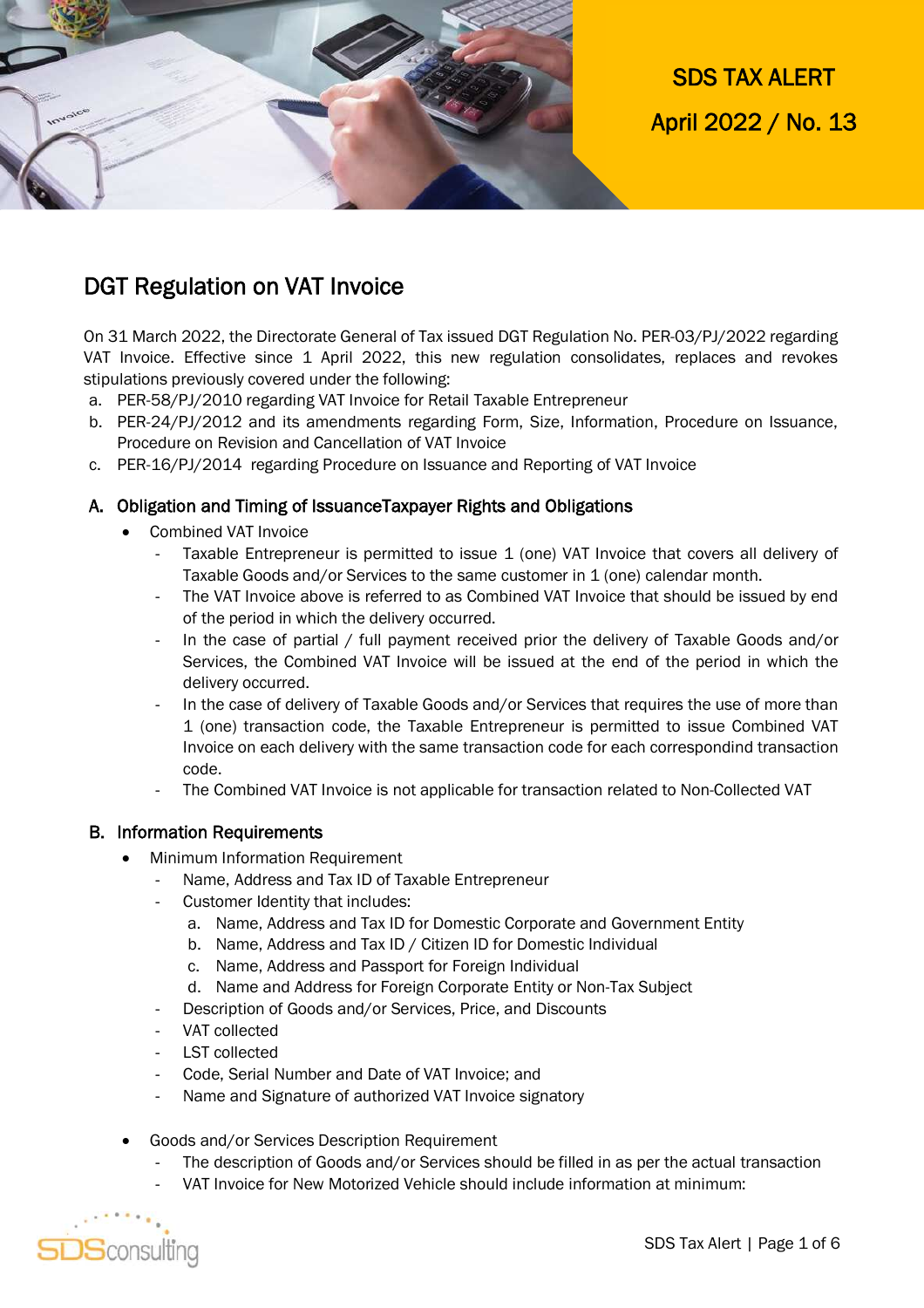

- a. Brand
- b. Type
- c. Variant
- d. Chassis Number
- VAT Invoice for Land/Building should include complete address of the corresponding land/building
- VAT Invoice for Taxable Goods into Free Trade Zone should include HS Code information in addition to the Goods description.

#### VAT Transaction Code

| <b>Tx Code</b> | Description                                                    |
|----------------|----------------------------------------------------------------|
| 01             | Delivery of Taxable Goods and/or Services                      |
| 02             | Delivery to VAT Collector (Government Entity)                  |
| 03             | Delivery to VAT Collector (Non-Government Entity)              |
| 04             | Other Value as VAT Base                                        |
| 05             | VAT Collected using Certain Amount                             |
| 06             | Delivery with Other VAT Rate or Delivery to Foreign Individual |
| 07             | Non-Collected / Borne By Government                            |
| 08             | <b>VAT Exemption</b>                                           |
| 09             | Sale of Assets                                                 |

#### VAT Invoice Form



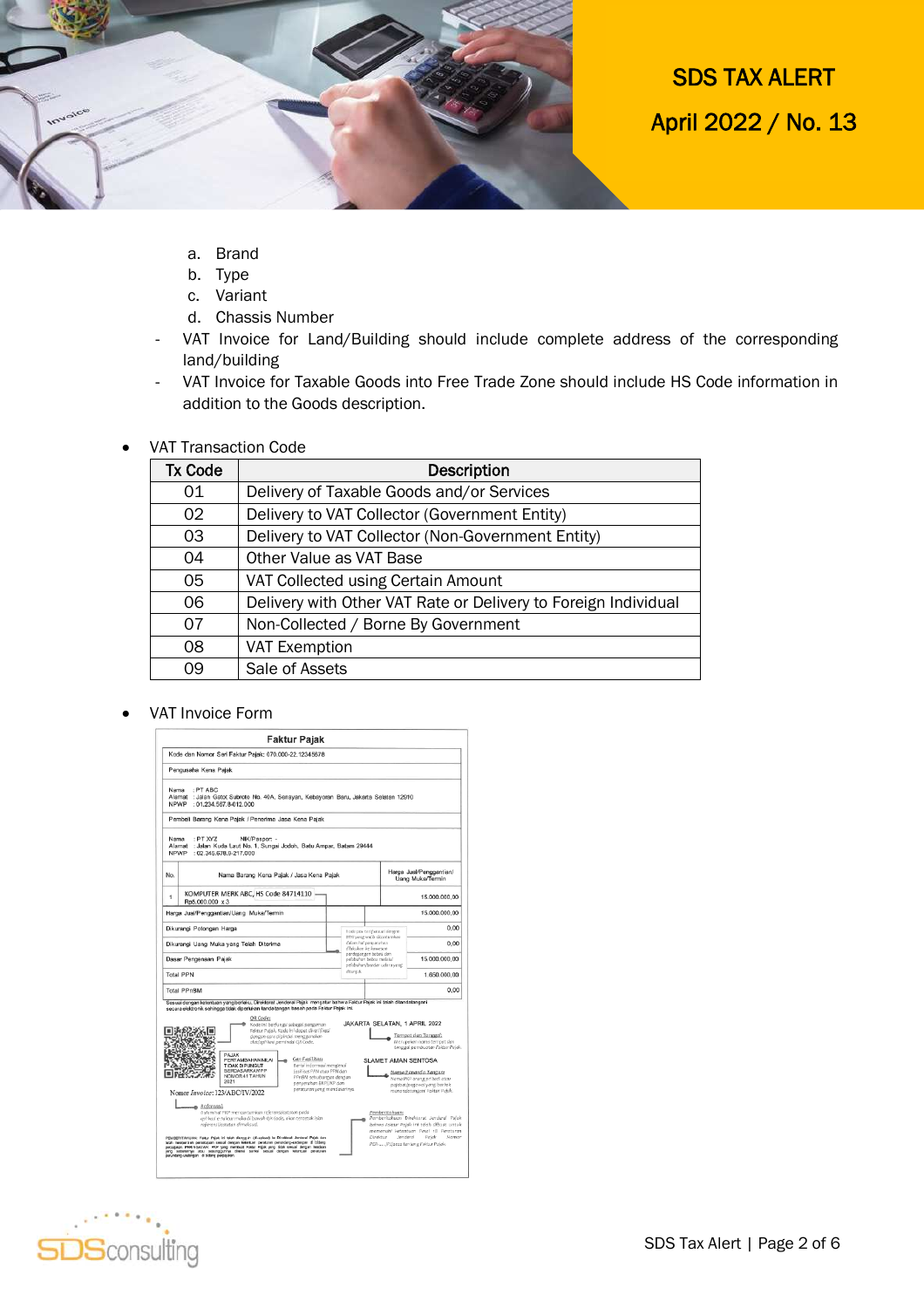

## C. Form and Issuance Procedure

- An Electronic VAT Invoice is issued through the use of software provided by the DGT and signed through the use of Electronic Signature
- Electronic VAT Invoice is referred to as e-Faktur and the software to issue VAT Invoice is referred to as aplikasi e-Faktur
- The e-Faktur software consists of:
	- Client Desktop
	- Web Based
	- Host-to-Host
- E-Faktur Upload and Approval
	- e-Faktur should be uploaded for approval through e-Faktur application by 15th in the next month at the latest.
	- Approval will be given only for e-Faktur that fulfills the VAT Serial Number Requirements and Uploaded within the stipulated timeline.
	- Failure to fulfill the requirement will prevent the e-Faktur to obtain approval. E-Faktur that does not receive approval is invalid.
- Commercial Invoice as e-Faktur Commercial Invoice issued by Taxable Entrepreneur can be treated as e-Faktur if it fulfills:
	- Minimum information requirement as per VAT Invoice; and
	- Uploaded through e-Faktur Host-to-Host and approved by the DGT by 15th of the next month at the latest.
- VAT Invoice on delivery of Taxable Goods and/or Services with VAT Facility of Non-Collected VAT, VAT Exemption or VAT and/or LST Borne by Government is required to display the underlying regulation appropriately through e-Faktur application.
- Exclusion from the obligation to issue e-VAT Invoice are given to the following:
	- Delivery of Taxable Goods and/or Services to Customer with End User characteristics, should be issued as per stipulation under Article 13 par.(5a) VAT Law
	- Delivery of Taxable Goods and/or Services, Export of Tangible/Intangible Goods, Export of Services, on which the proof of collection in the form of Documents equivalent to VAT Invoice, should be issued as per stipulation under Article 13 par.(6) VAT Law
	- Delivery of Taxable Goods to Passport Bearing Foreign Individual

## D. Revision and Cancellation

- Revision of VAT Invoice
	- Taxable Entrepreneur can revise or replace VAT Invoice with incorrect information by issuing VAT Invoice Revision
	- Revision of VAT Invoice is viable as long as the relevant VAT Return can still be revised as per tax regulation stipulation
	- Date of VAT Invoice Revision is date at the time VAT Invoice Revision is issued
- Cancellation of VAT Invoice
	- Taxable Entrepreneur should cancel a VAT Invoice issued for delivery of:
		- a. Taxable Goods and/or Services on which the transaction was cancelled

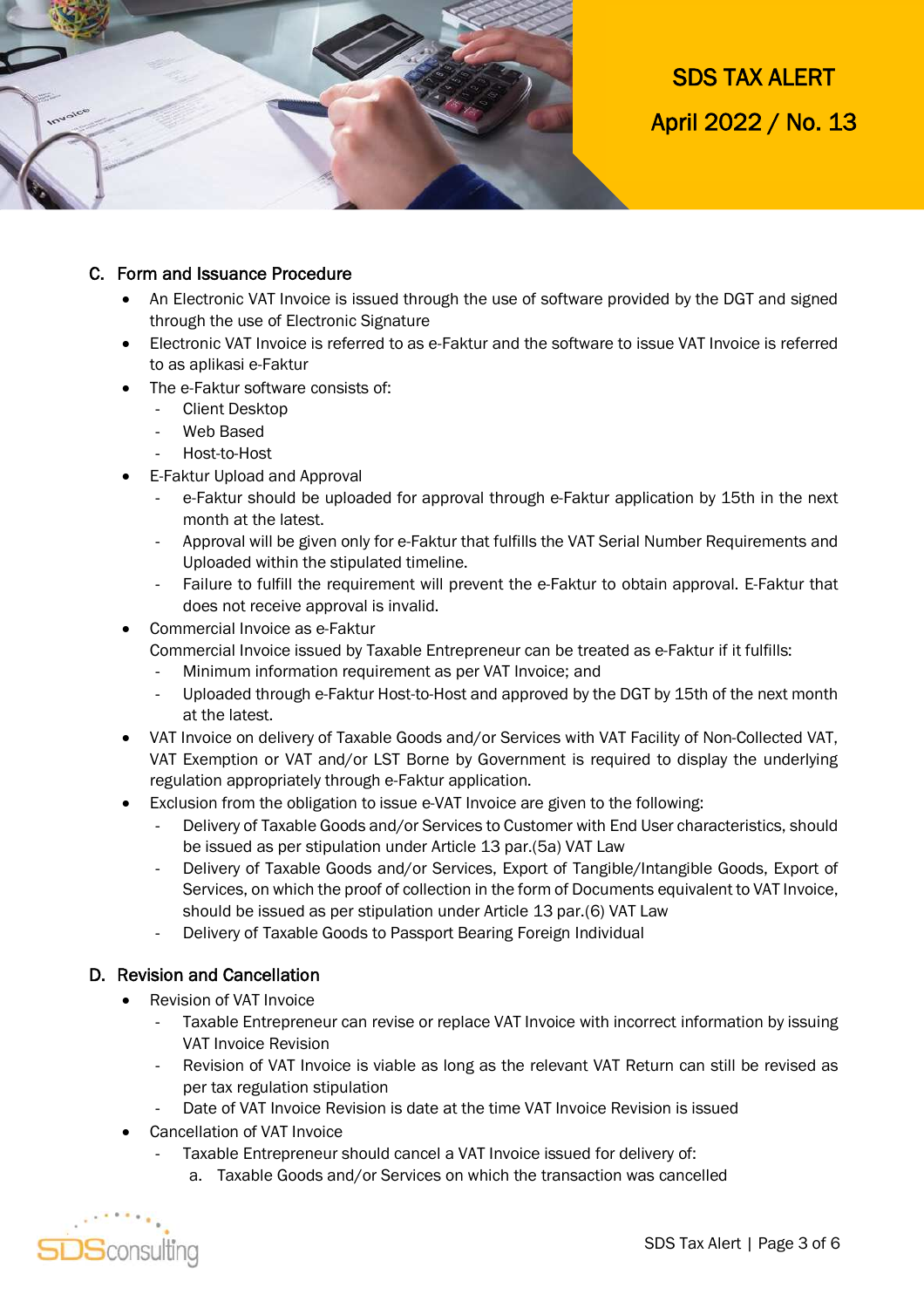

- b. Goods and/or Services that should no be issued with a VAT Invoice
- Cancellation of VAT Invoice is viable as long as the relevant VAT Return can still be revised as per tax regulation stipulation
- Cancellation transaction should be supported with documents that validates the cancellation of transaction. The supporting document can be in the form of contract cancellation or other relevant documents showing the cancellation of transaction.
- Revision and Cancellation of VAT invoice should be issued through e-Faktur application

### E. VAT Invoice for Retailer Taxable Entrepreneur

- Delivery of Taxable Goods and/or Services to customer with end consumer characteristics is treated as Retail transaction
- End Consumer characteristics are as follows:
	- Customer directly consume the Goods and/or Services purchased/acquired
	- Customer did not utilize the Goods and/or Services purchased/acquired for commercial activities
- Taxable Entrepreneur conducting business with partial or full activity is delivering Taxable Goods and/or Services to customer with end consumer characteristics including Trade through Electronic System; is a Retailer Taxable Entrepreneur (Retailer)
- Retailer is not determined based on the Business Classification, instead it is based on Delivery of Taxable Goods and/or Services to customer with end consumer characteristics.
- Retailer is permitted to issue VAT invoice without including the following information:
	- Identity of costumer
	- Name and signature of authorized VAT invoice signatory
	- On delivery to customer with end consumer characteristics.
- VAT invoice issued by Retailer is required to include the following minimum information:
	- Name, Address and Tax ID of Seller
	- Type of Goods/Services, price, and discounts
	- VAT or LST collected
	- Code, Serial Number and Date of VAT invoice
- The VAT or LST collected can either:
	- Included in the price; or
	- Stated separately from the price
- The Code and Serial Number for Retailer VAT Invoice can be independently determined by the Retailer as per the common business practice
- The Retailer is required to archive the Retailer VAT invoice and the archive can be in the form of electronic media as a data storage device.
- VAT stated in Retailer VAT invoice cannot be claimed as Input VAT
- The Retailer VAT invoice can be in the form of Cash Receipt, Commercial invoice, cash register form, tickets, or other relevant receipts.
- The Retailer VAT Invoice can be issued in electronic form.
- Retailer VAT Invoice is permitted to revise and cancel the Retailer VAT Invoice as per common business practice
- The form and size can be modified as per Retailer requirement

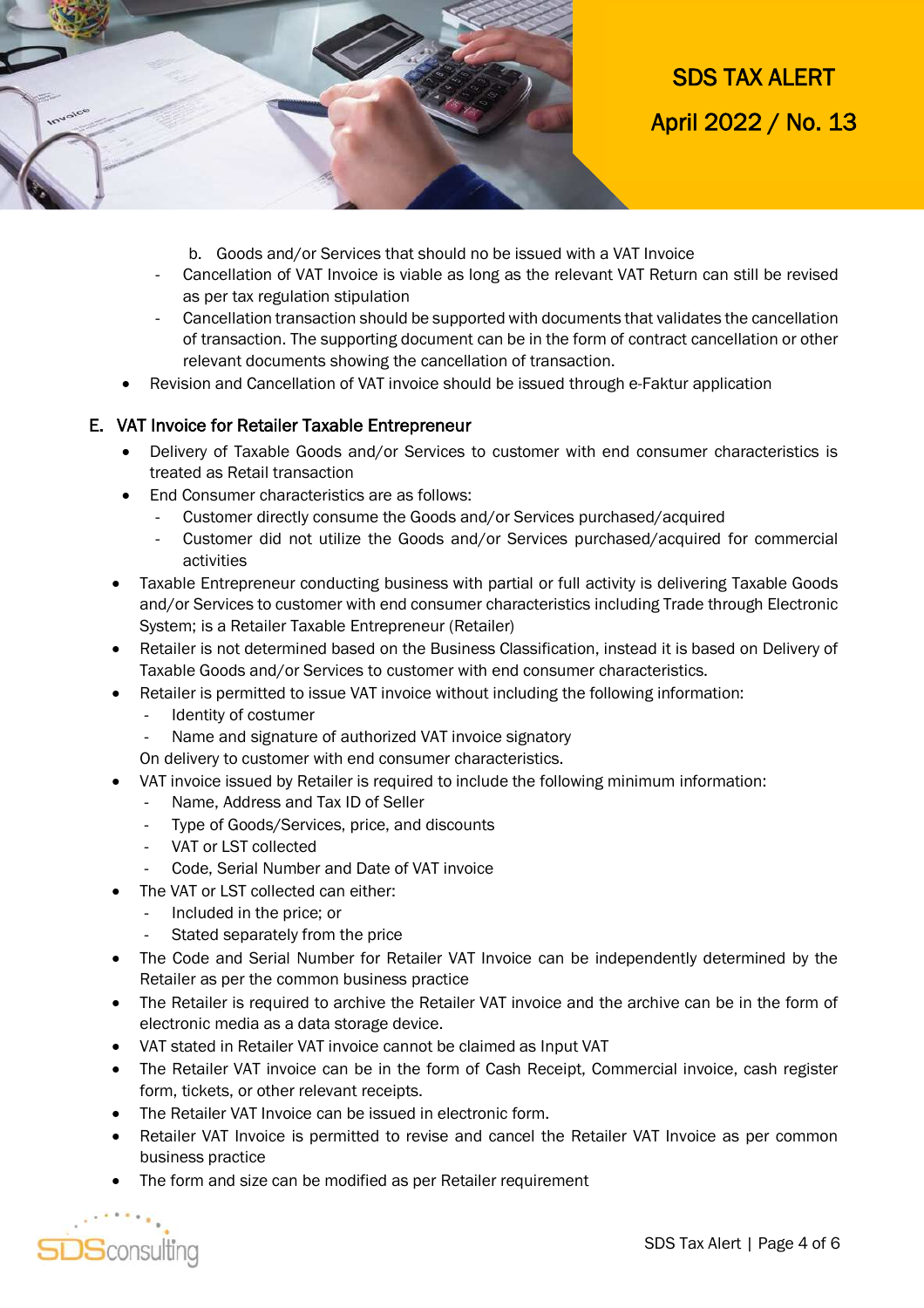

## F. Lost or Corrupted e-Faktur Data Request Procedure

- Taxable Entrepreneur may request Lost or Corrupted e-Faktur Data to the Tax Office through DGT website or directly to the Tax Office on which the Taxable Entrepreneur is registered.
- The e-Faktur data requested is limited to e-Faktur issued and uploaded to and approved by the DGT
- The Tax Office is required to provide the requested data within 20 (twenty) working days